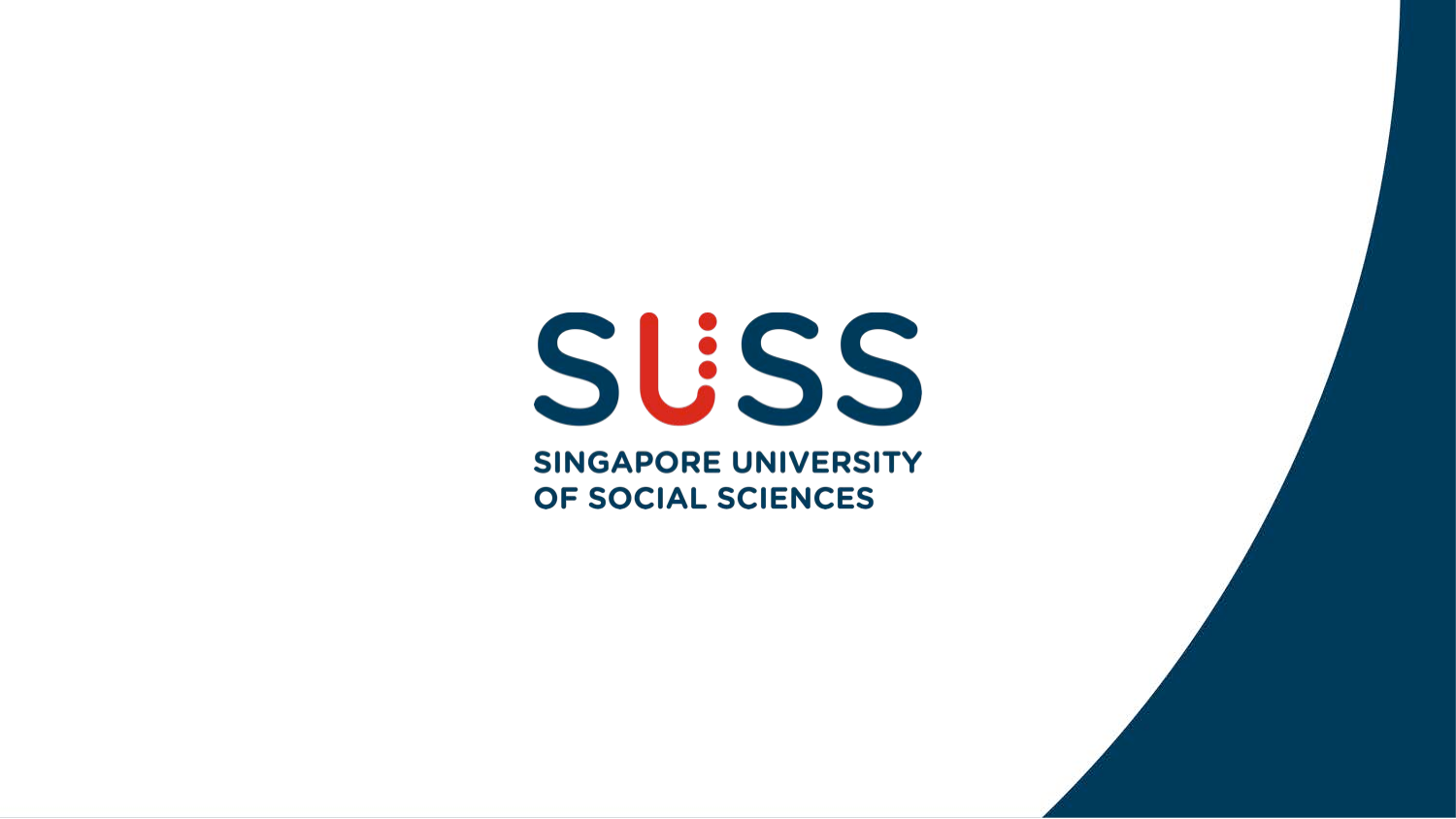# CET modular courses Application Guide

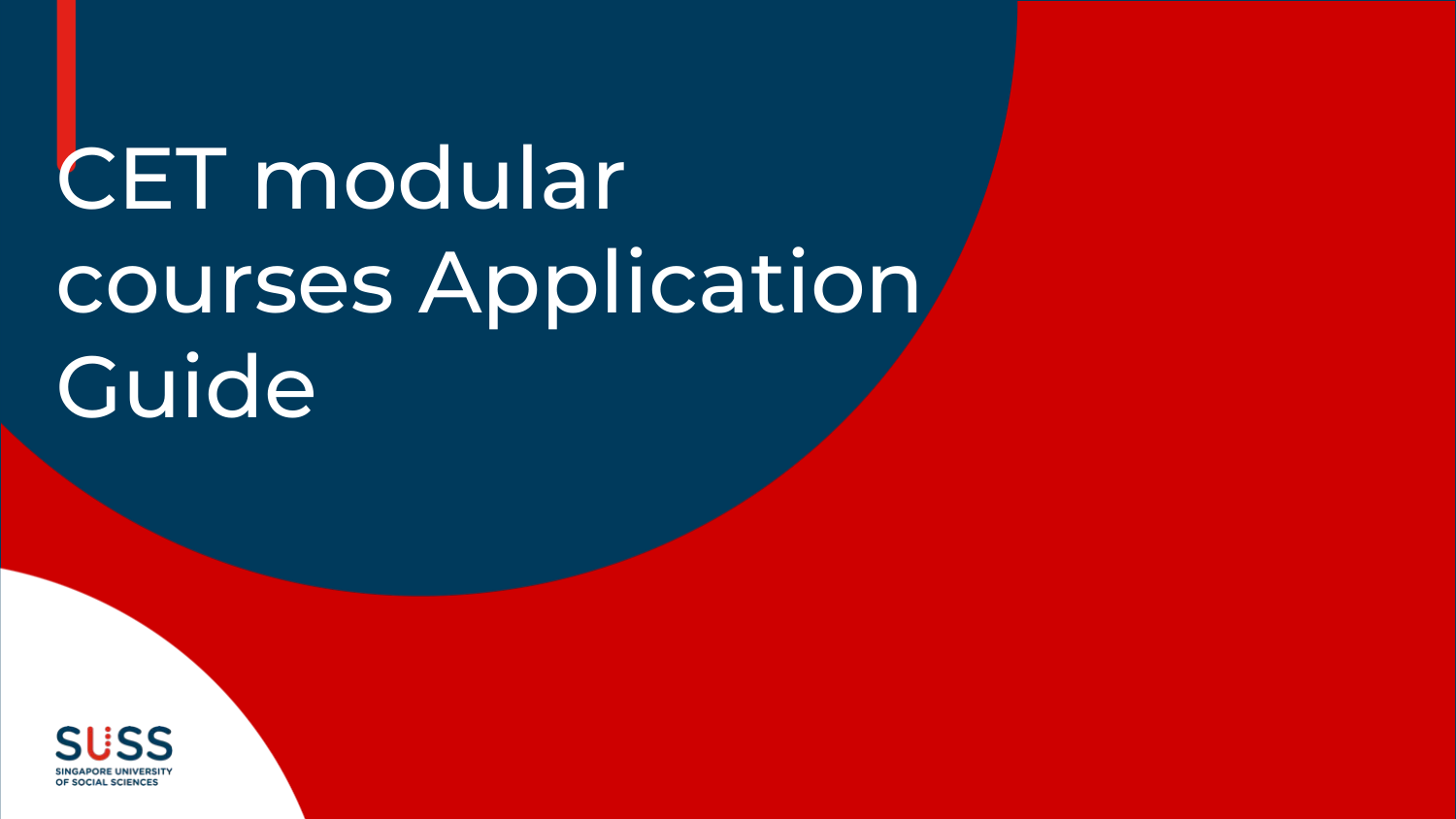## Registration Guide for CET modular courses

### **For sponsored application**

• Please submit sponsorship letter to SUSS ([CET@suss.edu.sg\)](mailto:CET@suss.edu.sg) and ensure it is approved before course application.

### **For self-paid application**

• Please refer to the guide.

### **Application period**

- Application period for January Semester: October to End November
- Application period for July Semester: April to End May

### **Note:**

- If you encounter any issues in the application process, please send a screen shot to  $CFT@suss.edu.sg.$
- An admin fee of \$64.20 (inclusive of GST) is payable if you wish to make changes to courses after approval.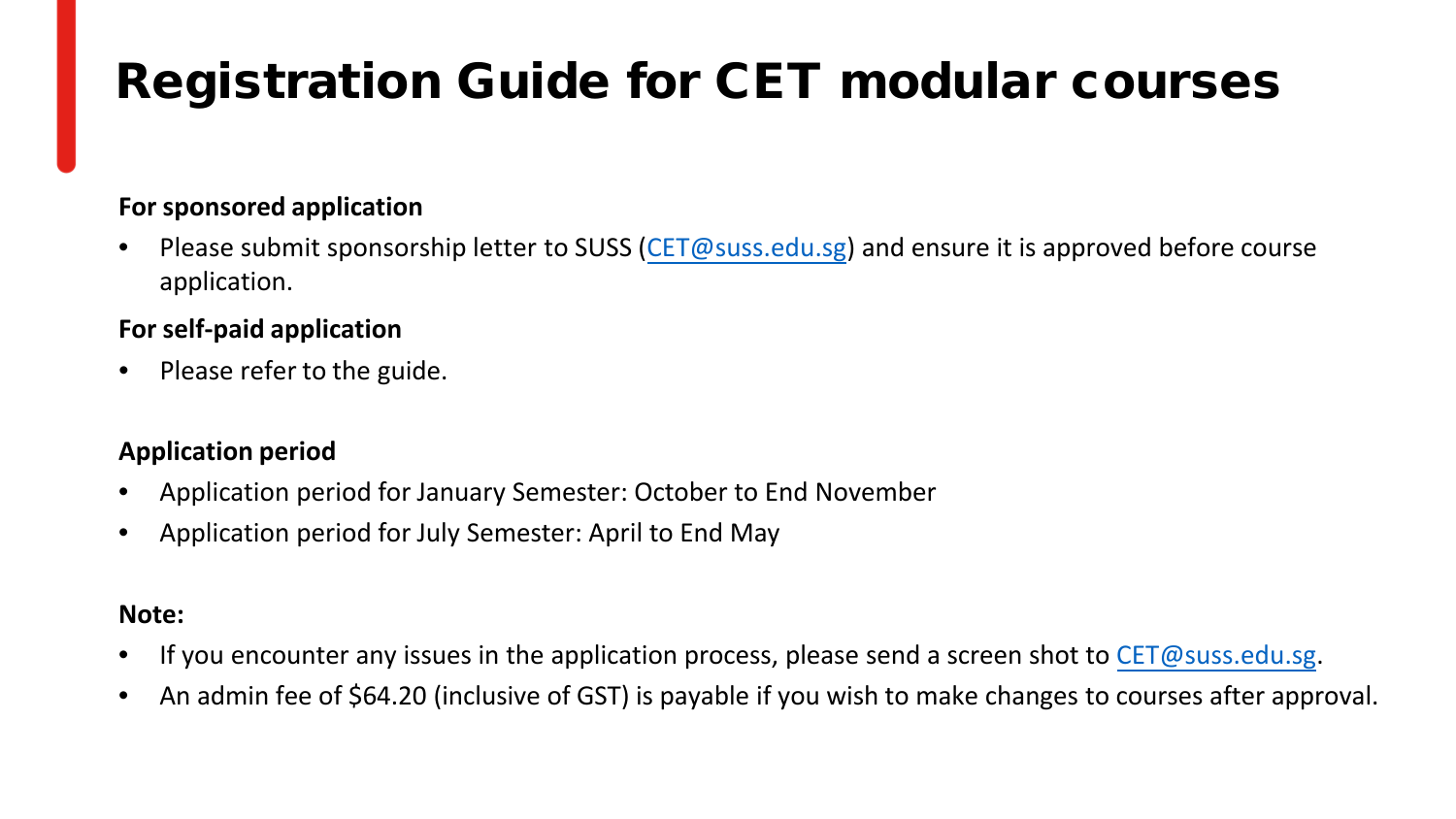### SUSS Homepage - <https://www.suss.edu.sg/>



### Direct URL to CET Registration -

<https://www.suss.edu.sg/EService/Public/CETRegistration/CETRegistrationLogin.aspx>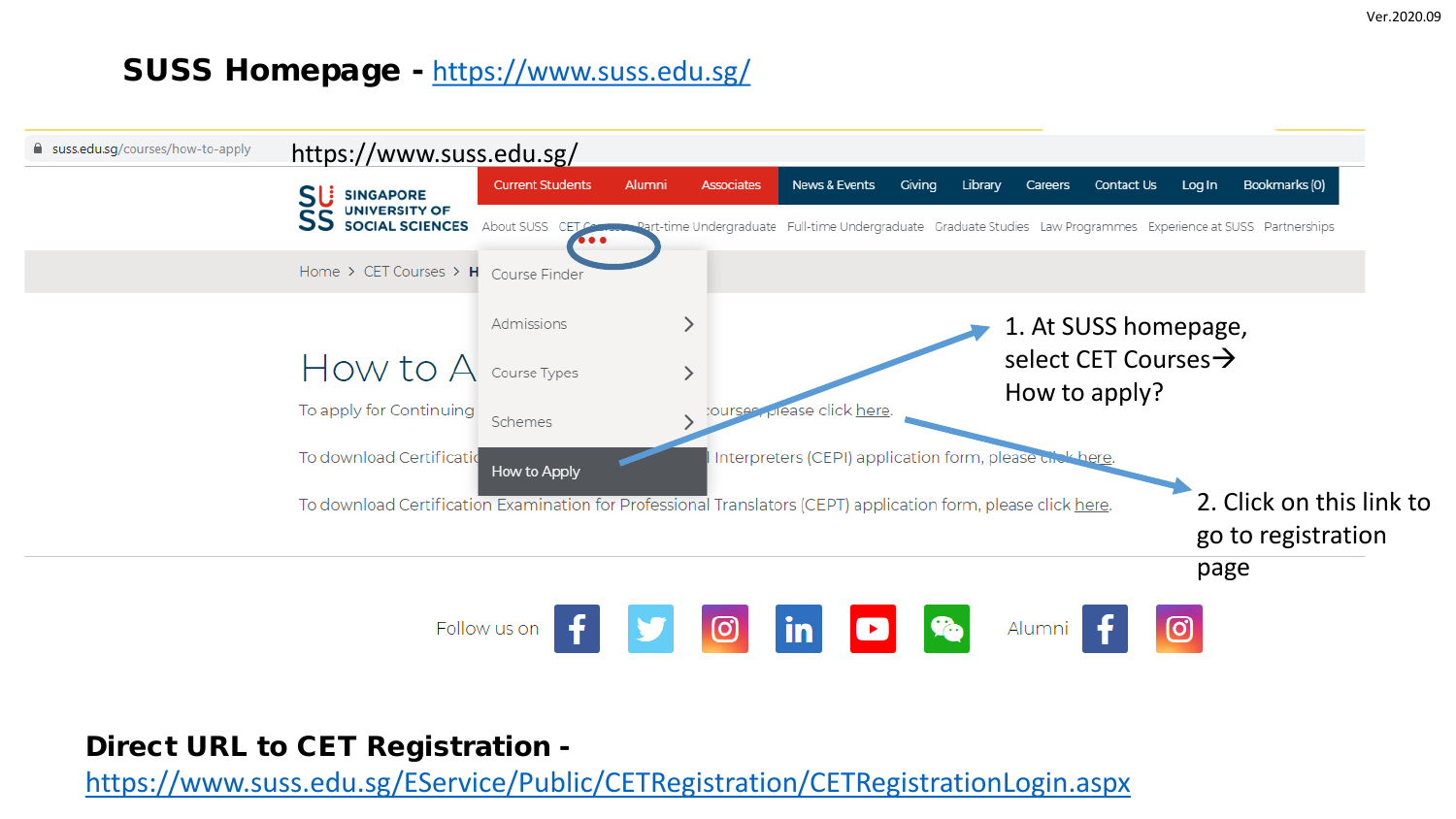### **Student Information Management System**

<https://www.suss.edu.sg/EService/Public/CETRegistration/CETRegistrationLogin.aspx>

mandatory field **CET Portal Login** 

**Read the message below on website**

A. For all new applicants

D. ChilleEuturo Modular Courso Eoos Eunding

Scroll down to start application.

if you are an existing CET student and have forgotten vour student portal login details, please login here to submit your course application. However, all system -blanknotifications will be sent to your student email, you are encouraged to reset your login password here after submitting your course application. **Email Address\* EMAIL ADDRESS** Login  $ID*$ Last 4 characters of your NRIC/FIN/Passport NO, and your Date of Birth(DDMM) Last 4 characters of your NRIC/FIN/Passport NO. and your Date of Birth(DDMM) Example 123A0109

3. Scroll down to the bottom of page. Use your **Personal** Email Address and Last 4 characters of your NRIC and DOB (DDMM) to create account/login.

**Login/Create Account**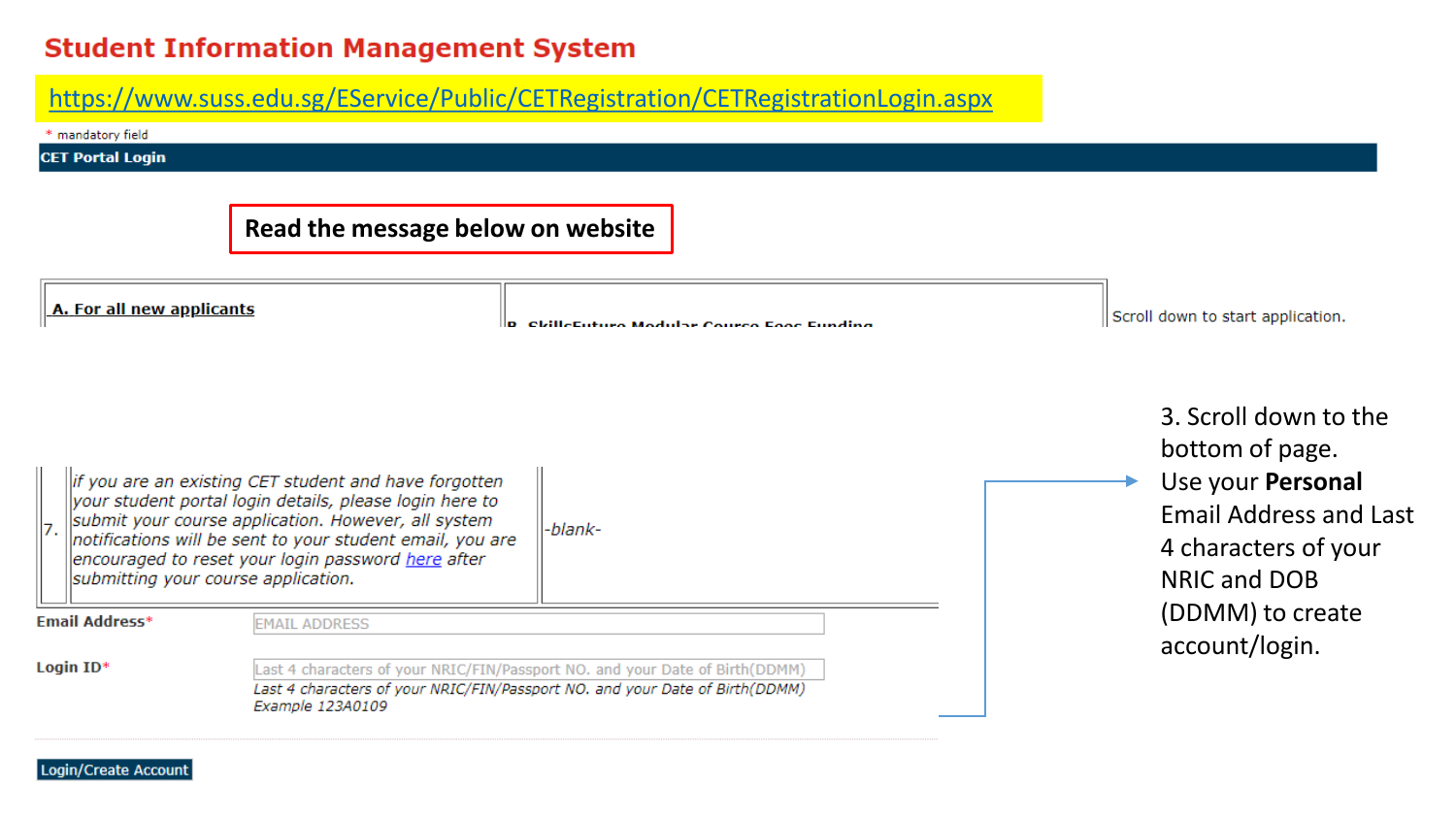### **Follow the steps below to register for evening classes**

### **Student Information Management System**



3. Check the course you wish to apply for and click 'Add course'

| <b>Available Course (Modular Courses (B))</b> |  |
|-----------------------------------------------|--|
| Expand All Collapse All                       |  |
| No record found.                              |  |



5. Click proceed when your courses are added above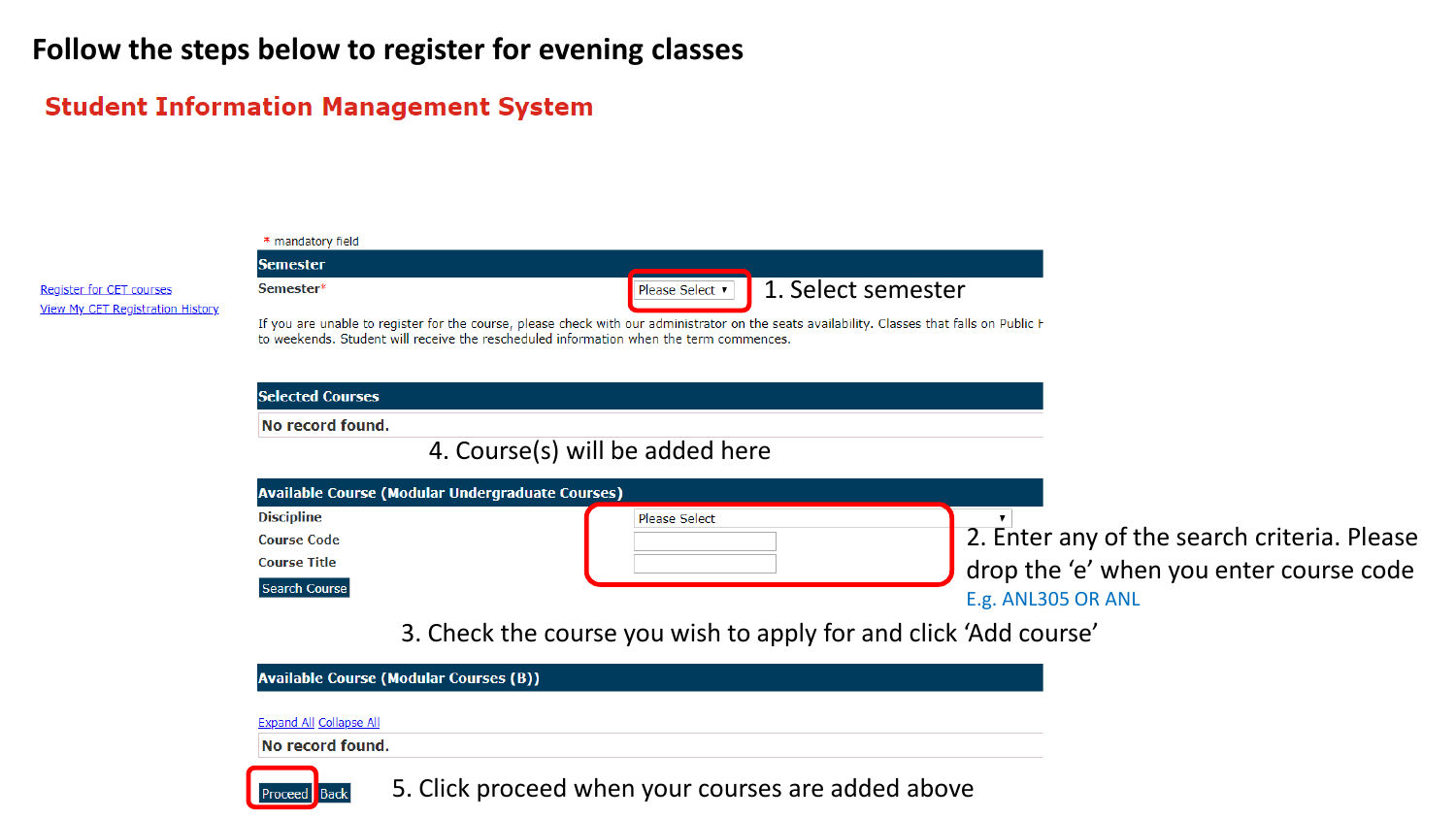### **Follow steps below to register for Type B – only applicable to courses with additional run or arrangement**

#### **Student Information Management System**

### 1. Select semester

| * mandatory field                                                                                                                                                                                  |                                 |                                                                  |                       |                       |  |
|----------------------------------------------------------------------------------------------------------------------------------------------------------------------------------------------------|---------------------------------|------------------------------------------------------------------|-----------------------|-----------------------|--|
| <b>Semester</b>                                                                                                                                                                                    |                                 |                                                                  |                       |                       |  |
| Semester*                                                                                                                                                                                          | 2019/07                         |                                                                  |                       |                       |  |
| Classes that falls on Public Holidays (PH) and during the University shut down period will be rescheduled to weekends. Student will receive the rescheduled information when the term commences.   |                                 |                                                                  |                       |                       |  |
| Class schedule: http://www.suss.edu.sg/resources/FAQs/PT/Pages/Class-Schedule.aspx                                                                                                                 |                                 |                                                                  |                       |                       |  |
| Academic Calendar: http://www.suss.edu.sg/programmes/Academic-Calendar/Pages/AcademicCalendar PartTime.aspx?skw=academiccalendar                                                                   |                                 |                                                                  |                       |                       |  |
| Course that are not presented in the upcoming semester or does not have any additional seats will not be made available for selection. Please check with the administrator for seats availability. |                                 |                                                                  |                       |                       |  |
| <b>Selected Courses</b>                                                                                                                                                                            |                                 |                                                                  |                       |                       |  |
| No record found.<br>4. Course(s) will be added here                                                                                                                                                |                                 |                                                                  |                       |                       |  |
| <b>Available Course (Modular Courses)</b>                                                                                                                                                          |                                 |                                                                  |                       |                       |  |
| <b>Discipline</b>                                                                                                                                                                                  | <b>Please Select</b>            |                                                                  |                       |                       |  |
| <b>Course Code</b>                                                                                                                                                                                 |                                 |                                                                  |                       |                       |  |
| <b>Course Title</b>                                                                                                                                                                                |                                 |                                                                  |                       |                       |  |
| <b>Search Course</b>                                                                                                                                                                               |                                 |                                                                  |                       |                       |  |
| Type B<br>No record found.                                                                                                                                                                         |                                 |                                                                  |                       |                       |  |
|                                                                                                                                                                                                    |                                 |                                                                  |                       |                       |  |
| <b>Available Course (Modular Courses (B))</b>                                                                                                                                                      |                                 |                                                                  |                       |                       |  |
|                                                                                                                                                                                                    |                                 | 2. Expand selection for course you wish to select                |                       |                       |  |
| <b>Add Package Course</b><br><b>Expand All Collapse All</b>                                                                                                                                        |                                 |                                                                  |                       |                       |  |
| [-] ISCA_JUL19_305-ISCA ANL305 3-DAY (T00)                                                                                                                                                         |                                 |                                                                  |                       |                       |  |
| <b>Subsidy</b><br><b>Course</b><br><b>Type</b>                                                                                                                                                     | <b>Credit Units Course Type</b> | <b>Course Category</b>                                           | <b>Class Schedule</b> | <b>Exam TimeTable</b> |  |
| SFC, SSG,<br>ANL305 - Association and Clustering<br>0<br><b>UTAP</b>                                                                                                                               |                                 | 3. Check the course you wish to apply for and click 'Add course' |                       |                       |  |
| [+] ISCA JUL19 311-ISCA ANL311 3DAY (T00)                                                                                                                                                          |                                 |                                                                  |                       |                       |  |
| [+] ISCA_JUL19_321-ISCA ANL321 3-DAY (T00)                                                                                                                                                         |                                 |                                                                  |                       |                       |  |

[+] ISCA\_JUL19\_3DAY-ISCA ANL303A 3-DAY (T00)

Add Package Course **Proceed** Back

5. Click proceed when your courses are added above

Terms Of Use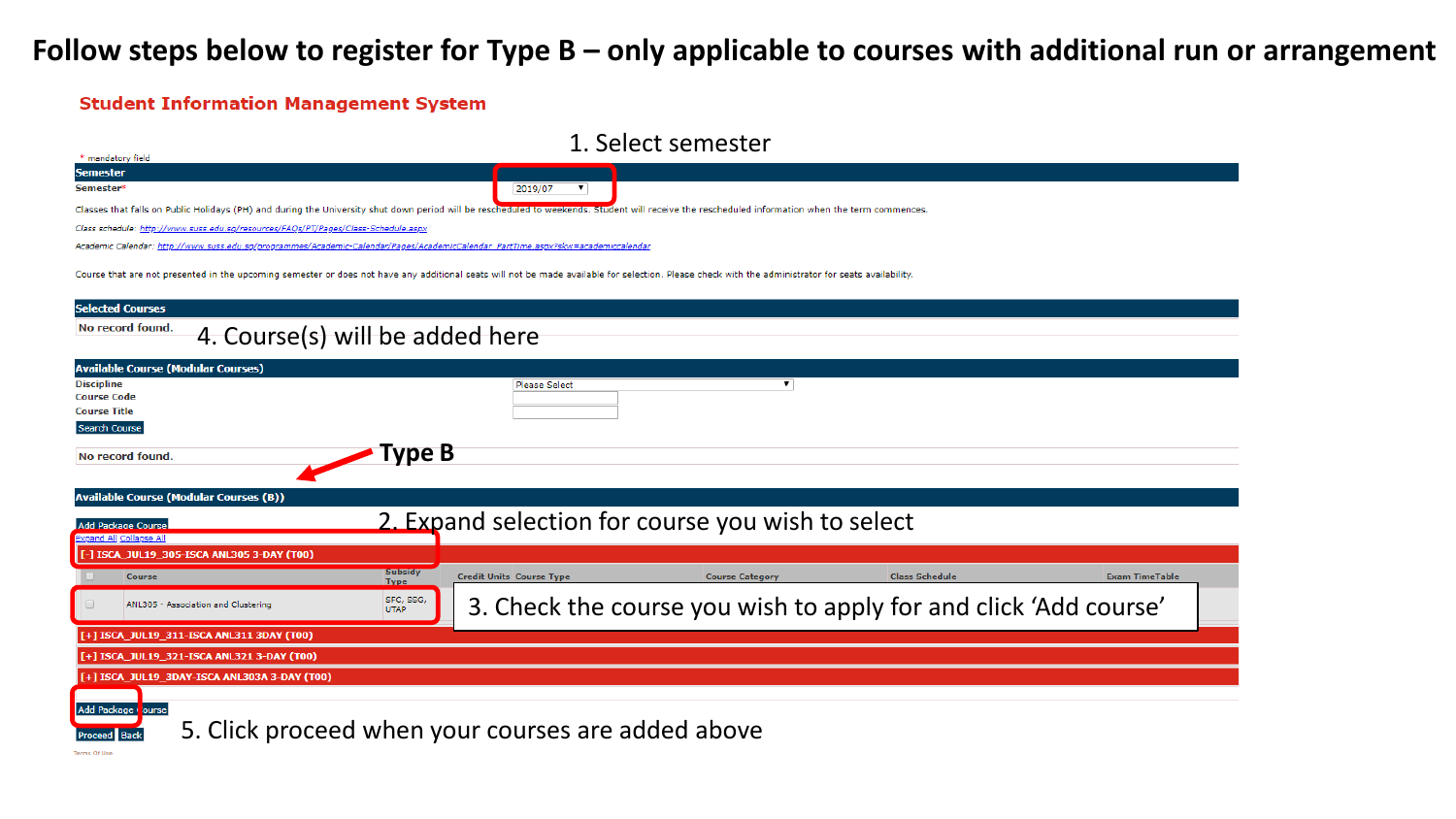### This is what you will see on the screen after adding the selected course(s). Click proceed to next section

### **Student Information Management System**



| * mandatory field |         |
|-------------------|---------|
| <b>Semester</b>   |         |
| Semester*         | 2018/07 |

Classes that falls on Public Holidays (PH) and during the University shut down period will be rescheduled to weekends. Student will receive the rescheduled information when the term commences.

Class schedule: http://www.suss.edu.sg/resources/FAQs/PT/Pages/Class-Schedule.aspx

Academic Calendar: http://www.suss.edu.sg/programmes/Academic-Calendar/Pages/AcademicCalendar PartTime.aspx?skw=academiccalendar

Course that are not presented in the upcoming semester or does not have any additional seats will not be made available for selection. Please check with the administrator for seats availability.

| <b>Selected Courses</b> |                                                                  |                        |          |                                                 |                                            |                       |                            |
|-------------------------|------------------------------------------------------------------|------------------------|----------|-------------------------------------------------|--------------------------------------------|-----------------------|----------------------------|
| Package                 | Course                                                           | Subsidy<br><b>Type</b> |          | <b>Credit Units Course Type Course Category</b> | <b>Class Schedule</b>                      | <b>Exam TimeTable</b> | <b>Postgraduate Course</b> |
|                         | CLS115 - Applied Chinese Phonetics and<br>Lexicology (实用华语语音与词汇) | GS, SFC                | 5 Credit | <b>FIRST ATTEMPT</b>                            | Thu, Term 1, WEEK 1<br>Sat, Term 1, WEEK 1 | 15 Nov 2018           | No                         |

#### **Remove Course**

| <b>Available Course (Modular Undergraduate Courses)</b> |                      |  |  |  |
|---------------------------------------------------------|----------------------|--|--|--|
| <b>Discipline</b>                                       | <b>Please Select</b> |  |  |  |
| <b>Course Code</b>                                      |                      |  |  |  |
| <b>Course Title</b>                                     |                      |  |  |  |
| Search Course                                           |                      |  |  |  |

#### **Available Course (Modular Courses (B))**

#### **Expand All Collapse All**

No record found.

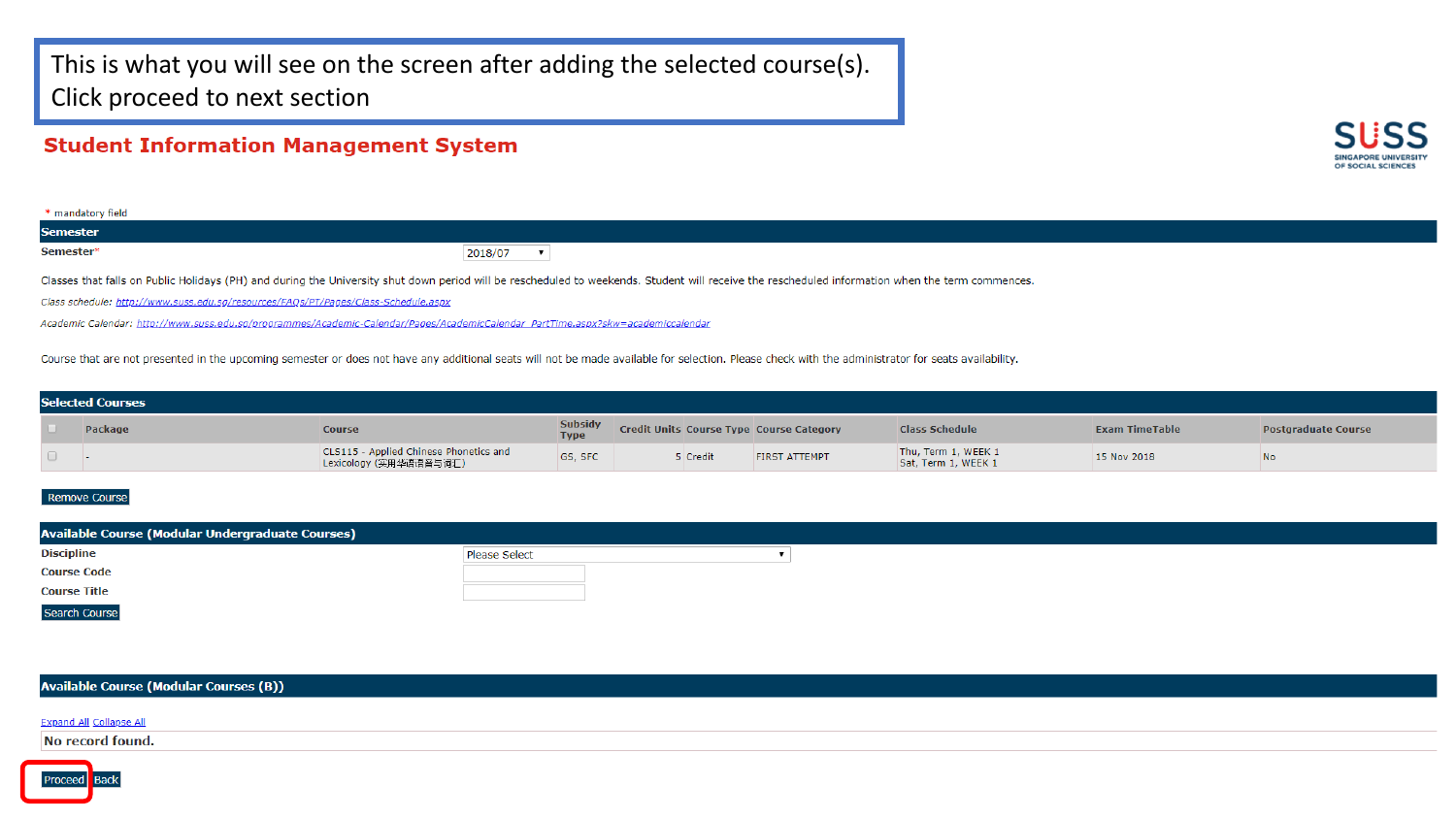### Check the declaration box and click 'Proceed to particulars' for first time applicant. You will be directed to fill in your personal particulars.

| $\frac{1}{2}$ SU How to Apply | ★ ※ <sup>y</sup> B Honor Code & Contract <b>×</b> \                                                                                                 |  |
|-------------------------------|-----------------------------------------------------------------------------------------------------------------------------------------------------|--|
|                               | $\epsilon \leftarrow \epsilon \rightarrow \epsilon$ a Secure   https://www.suss.edu.sg/EService/Public/CETRegistration/CETHonorCodeAndContract.aspx |  |

#### **Student Information Management System**

#### \* mandatory field

#### **Honor Code & Student Contract**

As a condition of admission to Singapore University of Social Sciences, all students are required to pledge their agreement to abide by the Honour Code. Please review the Student Contract and Honor Code document before you

| <b>Honour Code PDF</b> | HC 201807 290320180411.PDF  |
|------------------------|-----------------------------|
| <b>Contract PDF</b>    | Con 201807 290320180415.PDF |

#### $\overline{\mathscr{A}}$

#### **Declaration**

- . I confirm that I have read and agreed to the terms and conditions stated in the Student Contract and Honor Code document.
- I will provide true and correct information in this application.
- I understand that any misrepresentation or omission is sufficient ground for rejecting my application.
- . I also understand that Singapore University of Social Sciences reserves the right to cancel my student registration in the event of a false declaration.
- . I understand that Singapore University of Social Sciences may obtain or verify my academic results from the Singapore Ministry of Education, the local polytechnics or the local universities.
- . I agree to the use and disclosure of my personal data and other supplementary information in connection with the administration and conduct of the Course and SSG Funding, including the transmission of data to the Univers services, external parties who accredits the Course. The University may supply relevant data, including academic and attendance records, to my sponsor organization and/or funding agencies to enable these entities to assess continue. I agree that I may be contacted via mobile phone and/or email and on occasion the University may text and/or email me information related to the Course or events at the University during or after the completion o be kept by the University for a limited number of years after I have completed the Course in order to confirm requests from prospective employers and other institutions of higher learning etc. and for the complation of the of the Course.





OF SOCIAL SCIENCES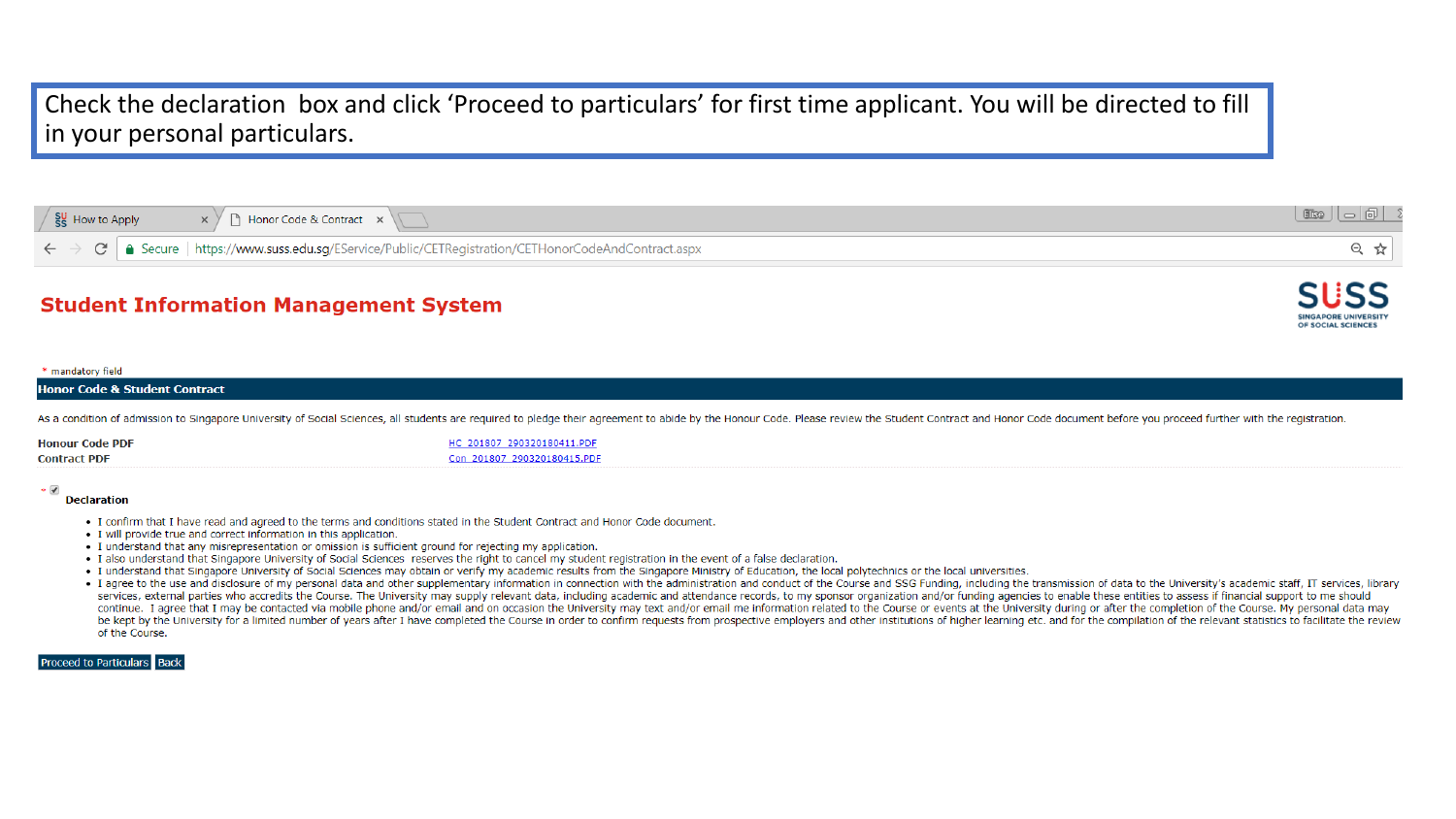### *For self-sponsored individuals – you will see this screen*

#### **Student Information Management System**



| * mandatory field           |                                             |  |          |                                                 |                                             |                                                       |                                                     |                       |
|-----------------------------|---------------------------------------------|--|----------|-------------------------------------------------|---------------------------------------------|-------------------------------------------------------|-----------------------------------------------------|-----------------------|
| <b>Registration Summary</b> |                                             |  |          |                                                 |                                             |                                                       |                                                     |                       |
| Package                     | Selected Course(s)                          |  |          | <b>Credit Units Course Type Course Category</b> | <b>Original Course Fee</b><br>(include GST) | Indicative Course Fee<br>(include GST) Class Schedule |                                                     | <b>Exam Timetable</b> |
| $\sim$                      | HRM201 - Human Resource Management          |  | 5 Credit | <b>FIRST ATTEMPT</b>                            | 1,300.05                                    |                                                       | 234.01 Wed, Term 1, WEEK 2<br>Sat, Term 1, WEEK 2   | 14 Nov 2018           |
| $\sim$                      | HRM263 - Team Dynamics                      |  | 5 Credit | <b>FIRST ATTEMPT</b>                            | 1,300.05                                    |                                                       | 1.170.04 Fri. Term 1. WEEK 2                        | 16 Nov 2018           |
|                             | HRM313 - Total Reward Design and Management |  | 5 Credit | <b>FIRST ATTEMPT</b>                            | 1,300.05                                    |                                                       | 234.01 Mon, Term 2, WEEK 2                          | 19 Nov 2018           |
| $\sim$                      | HRM333 - Performance Management             |  | 5 Credit | <b>FIRST ATTEMPT</b>                            | 1,300.05                                    |                                                       | 1,170.04 Thu, Term 1, WEEK 1<br>Sat, Term 1, WEEK 1 | 15 Nov 2018           |
|                             | HRM373 - Assessment and Selection           |  | 5 Credit | <b>FIRST ATTEMPT</b>                            | 1,300.05                                    |                                                       | 1,170.05 Fri, Term 1, WEEK 1<br>Sat, Term 1, WEEK 1 | 16 Nov 2018           |
|                             |                                             |  |          |                                                 |                                             |                                                       |                                                     |                       |

#### **Other Fees** No record found.

The above course(s) selected is/are subject to approval and availability. Applicant should ensure they have met the pre-requisites or requirements for the course(s) applied. Classes will be rescheduled to weekends if the c down period.

| <b>UTAP Section</b>                                                                                                                                                                                                                                                                                                                                                                                                                                                                                                                                                                                                        |                                                                                                                                                                                                                                |                                                                                                                             |
|----------------------------------------------------------------------------------------------------------------------------------------------------------------------------------------------------------------------------------------------------------------------------------------------------------------------------------------------------------------------------------------------------------------------------------------------------------------------------------------------------------------------------------------------------------------------------------------------------------------------------|--------------------------------------------------------------------------------------------------------------------------------------------------------------------------------------------------------------------------------|-----------------------------------------------------------------------------------------------------------------------------|
| <b>Check UTAP Eligibility</b><br>I would like to use UTAP to offset course fee<br>Ferms and Conditions for UTAP funding (NTUC members only)<br>a. Member to maintain paid-up NTUC membership before course, throughout course duration and at the point of claim<br>b. UTAP supports 75% of the course fees paid, cap at \$250 per year.<br>c. UTAP funding is only applicable on the course fee not funded through company sponsorship or other types of funding<br>d. Unfunded course fee must be S\$20.00 and above<br>e. You must fulfil a minimum of 75% attendance and sat for all prescribed examination(s), if any | if you would like to use UTAP funds to offset the course fee.                                                                                                                                                                  | If any of your selected courses is applicable with UTAP, UTAP section will appear in the summary page. Please check         |
| <b>SkillsFuture Credit Section</b><br>I would like to use SkillsFuture Credit to offset course fee<br>SYS-CET100-013                                                                                                                                                                                                                                                                                                                                                                                                                                                                                                       |                                                                                                                                                                                                                                | If any of your selected courses is applicable with Skillsfuture Credits (SFC), SFC section will appear in the summary page. |
| <b>Request for Sponsorship/Concession</b>                                                                                                                                                                                                                                                                                                                                                                                                                                                                                                                                                                                  | Please check if you would like to use SFC to offset the course fee.                                                                                                                                                            |                                                                                                                             |
|                                                                                                                                                                                                                                                                                                                                                                                                                                                                                                                                                                                                                            |                                                                                                                                                                                                                                | <b>Please apply SFC concurrently via</b>                                                                                    |
|                                                                                                                                                                                                                                                                                                                                                                                                                                                                                                                                                                                                                            |                                                                                                                                                                                                                                | https://www.skillsfuture.gov.sg/credit                                                                                      |
| <b>Application Fee Amount (Including GST)</b><br>Payment Mode*                                                                                                                                                                                                                                                                                                                                                                                                                                                                                                                                                             | 64.20<br>CeNets Credit Card                                                                                                                                                                                                    |                                                                                                                             |
|                                                                                                                                                                                                                                                                                                                                                                                                                                                                                                                                                                                                                            | inderstand and accept that the courses displayed in the Registration Summary are correct. The course fees are periodically reviewed and may be revised. SUSS reserves the right to adjust the course fees without prior notice |                                                                                                                             |
| Submit & Proceed to Pay Application Fee Back                                                                                                                                                                                                                                                                                                                                                                                                                                                                                                                                                                               |                                                                                                                                                                                                                                | Check the * box. Select either 'enets' or 'credit card' to make payment and complete the registration.                      |

A nominal add/drop fee of \$64.20 (inclusive of GST) is payable if you wish to make changes after course approval.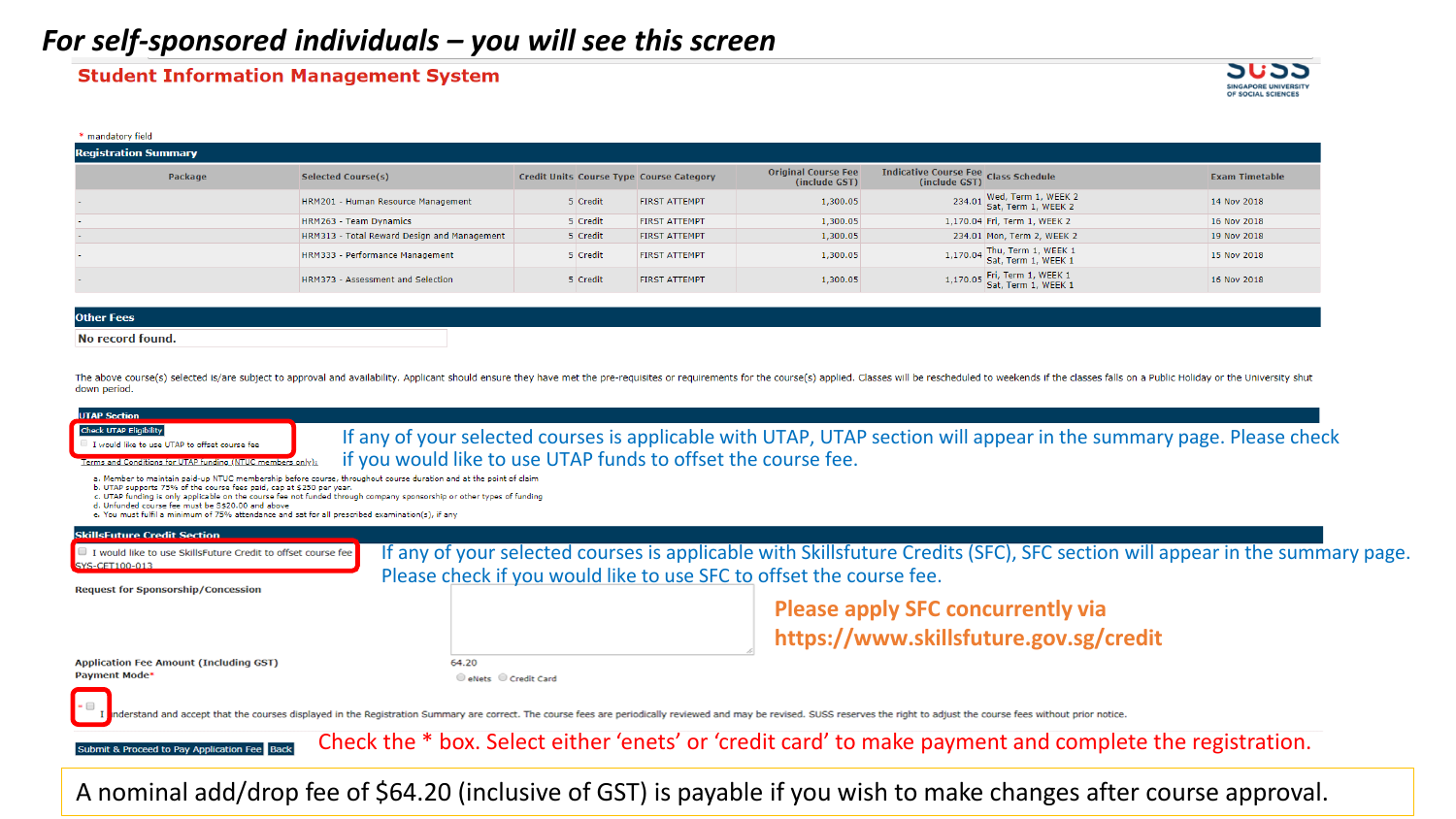### *For company sponsored applicant – you will see this screen*

#### **Student Information Management System**



**SINGAPORE UNIVERSIT** OF SOCIAL SCIENCES

The above course(s) selected is/are subject to approval and availability. Applicant should ensure they have met the pre-requisites or requirements for the course(s) applied. Classes will be rescheduled to weekends if the c

| <b>SkillsFuture Credit Section</b><br>I would like to use SkillsFuture Credit to offset course fee<br>SYS-CET100-013 |                                                                                                                                                                                                                                |
|----------------------------------------------------------------------------------------------------------------------|--------------------------------------------------------------------------------------------------------------------------------------------------------------------------------------------------------------------------------|
| <b>Request for Sponsorship/Concession</b>                                                                            | NTUC First Campus Co-operative Limited                                                                                                                                                                                         |
| <b>Application Fee Amount (Including GST)</b><br><b>Payment Mode</b>                                                 | 0.00<br>eNets Credit Card                                                                                                                                                                                                      |
| $\cdot \Box$                                                                                                         | I understand and accept that the courses displayed in the Registration Summary are correct. The course fees are periodically reviewed and may be revised. SUSS reserves the right to adjust the course fees without prior noti |
| Submit & Proceed to Pay Application Fee Back                                                                         |                                                                                                                                                                                                                                |

Check the \* box.

**For company sponsored applications**, please ensure that the application fee is \$0.00. Select either 'enets' or 'credit card' to make payment and complete the registration.

Application fee is not refundable.